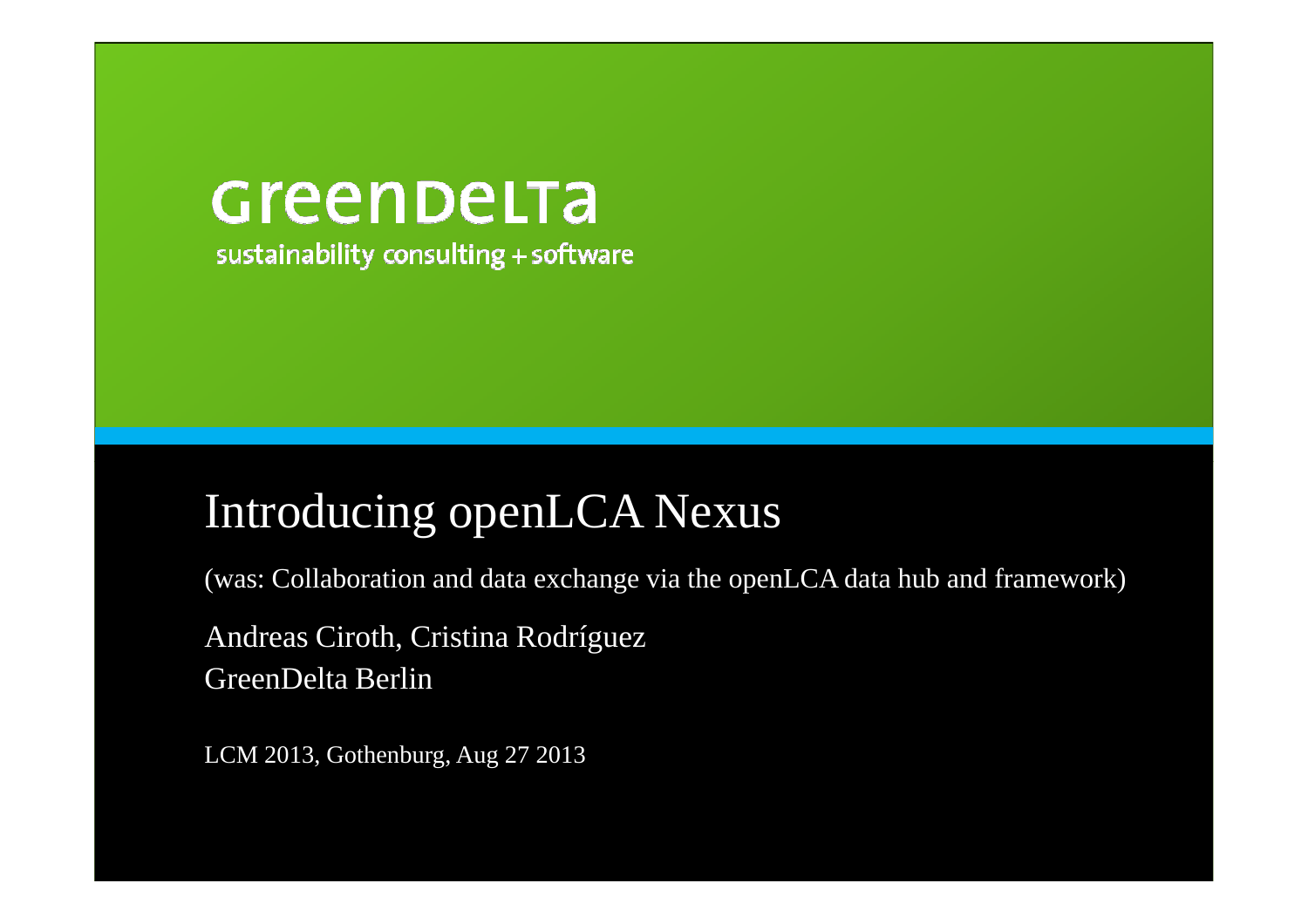#### Introducing openLCA nexus

**1 Nexus**

- **a) what is it?b) why we started it**
- **c) current status**
- **2 Details, LCA data modeling and harmonisation**
- **3 Details, technical background**
- **4 Practical demonstration**
- **5 Outlook, outreach**

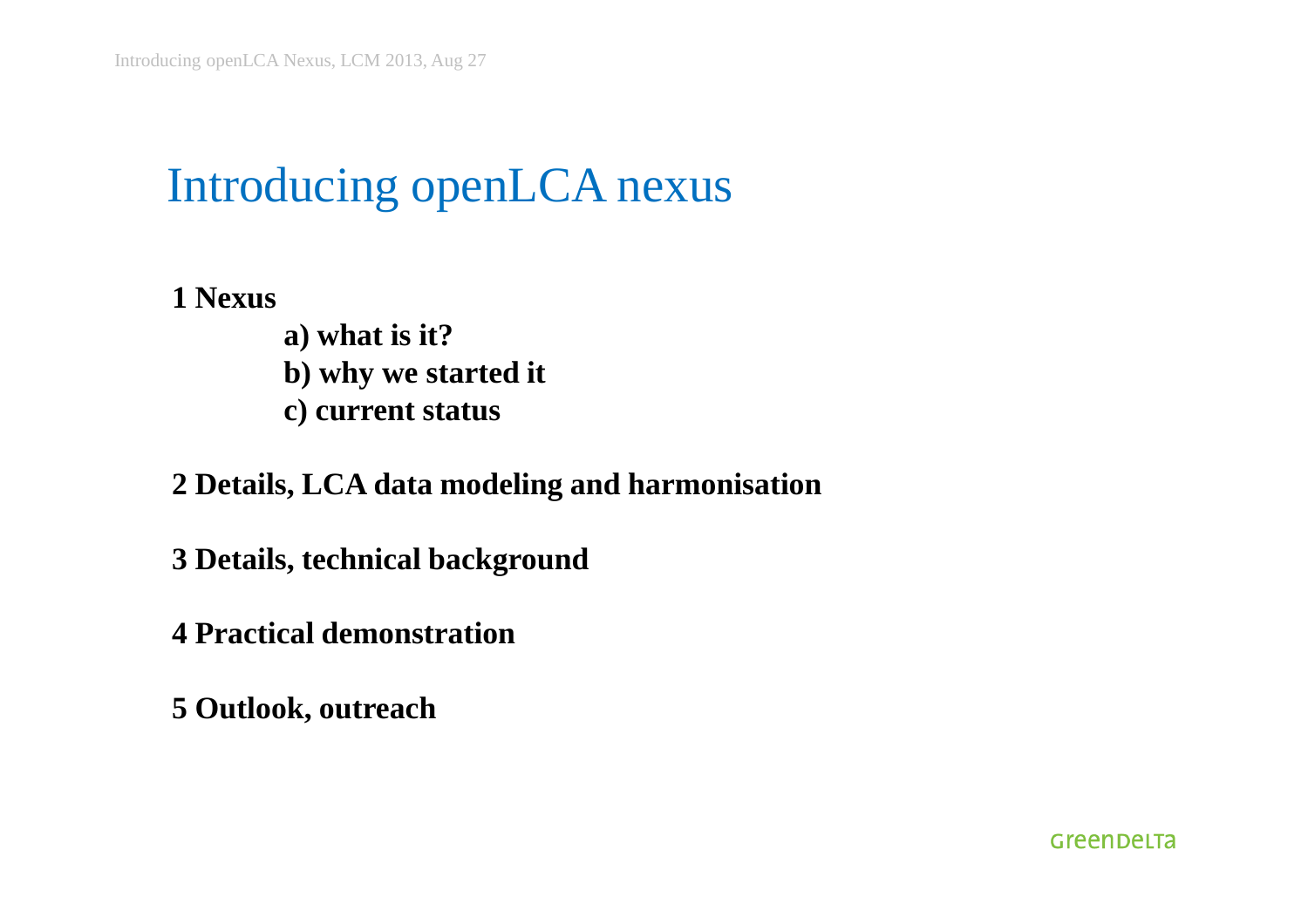### 1 Nexus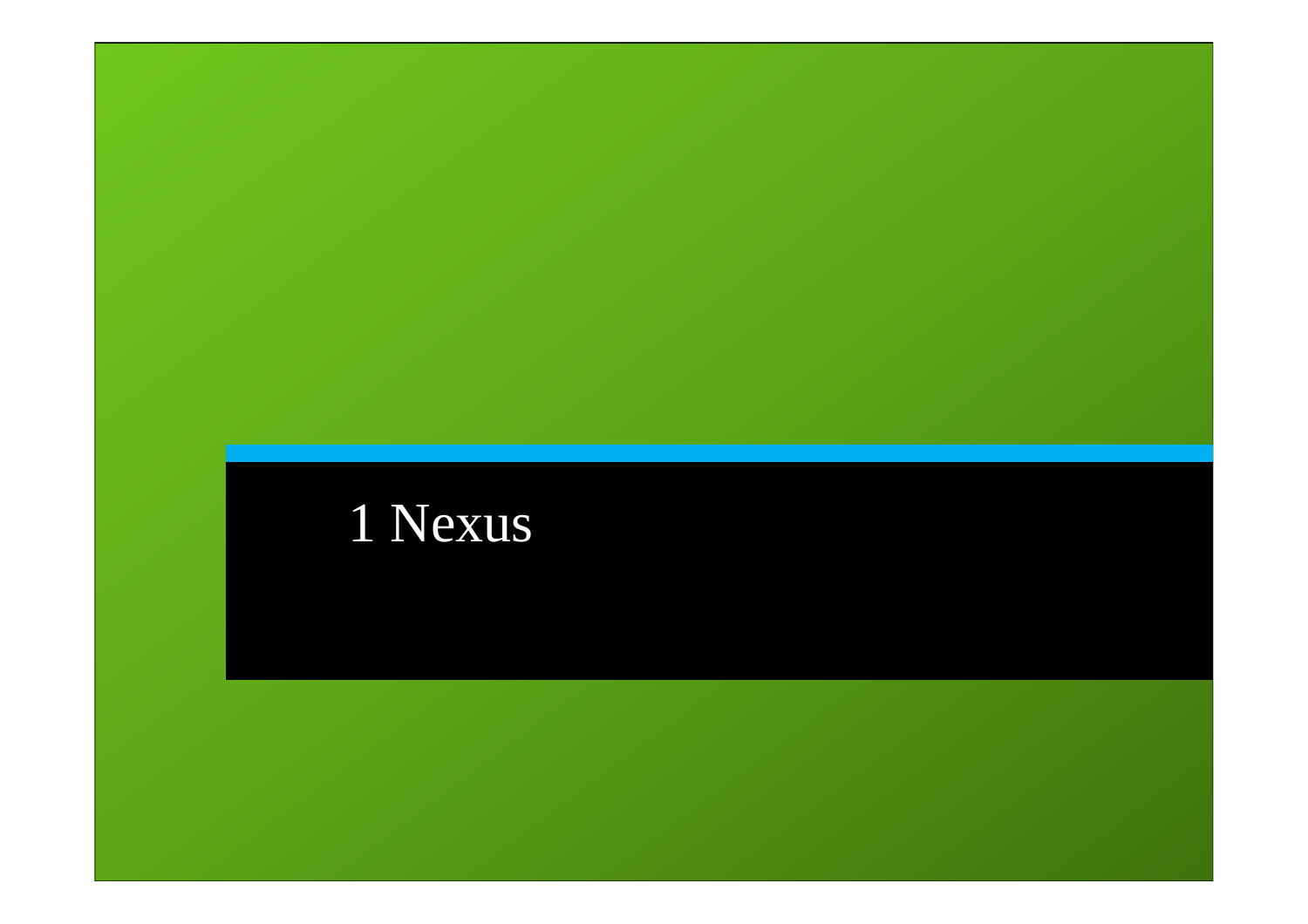Availability of data (of good quality) is one key aspect for Life Cycle modeling.

Life Cycle Databases are certainly growing currently, but there is little interaction and no fluent exchange; rather: users need to decide for one system.

 $\rightarrow$  This limits the availability of data.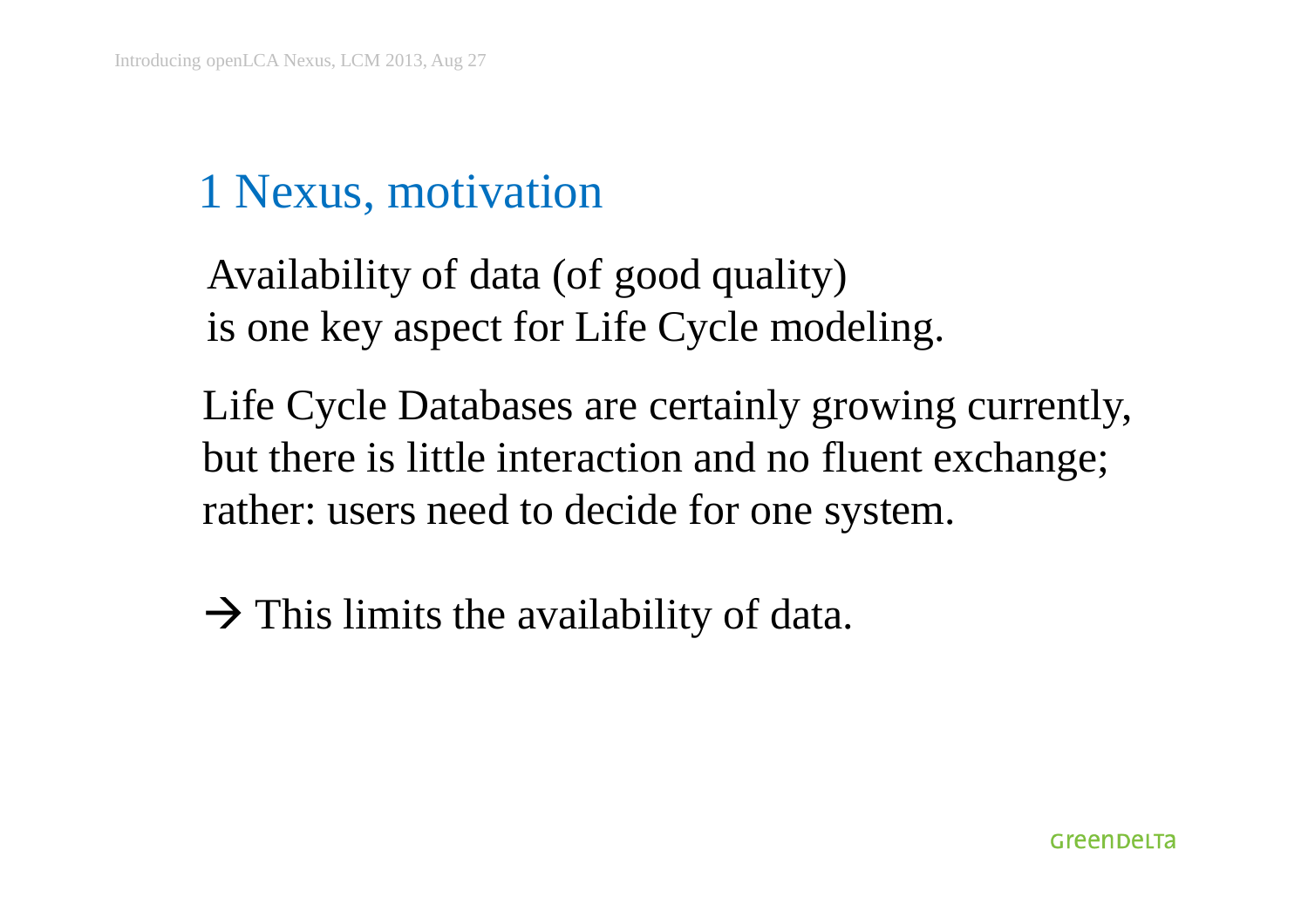Current situation rather: users need to decide for one system.



Silos on a farm somewhere in Indiana, United States, author: Valerie Everett

#### GreenDeLTa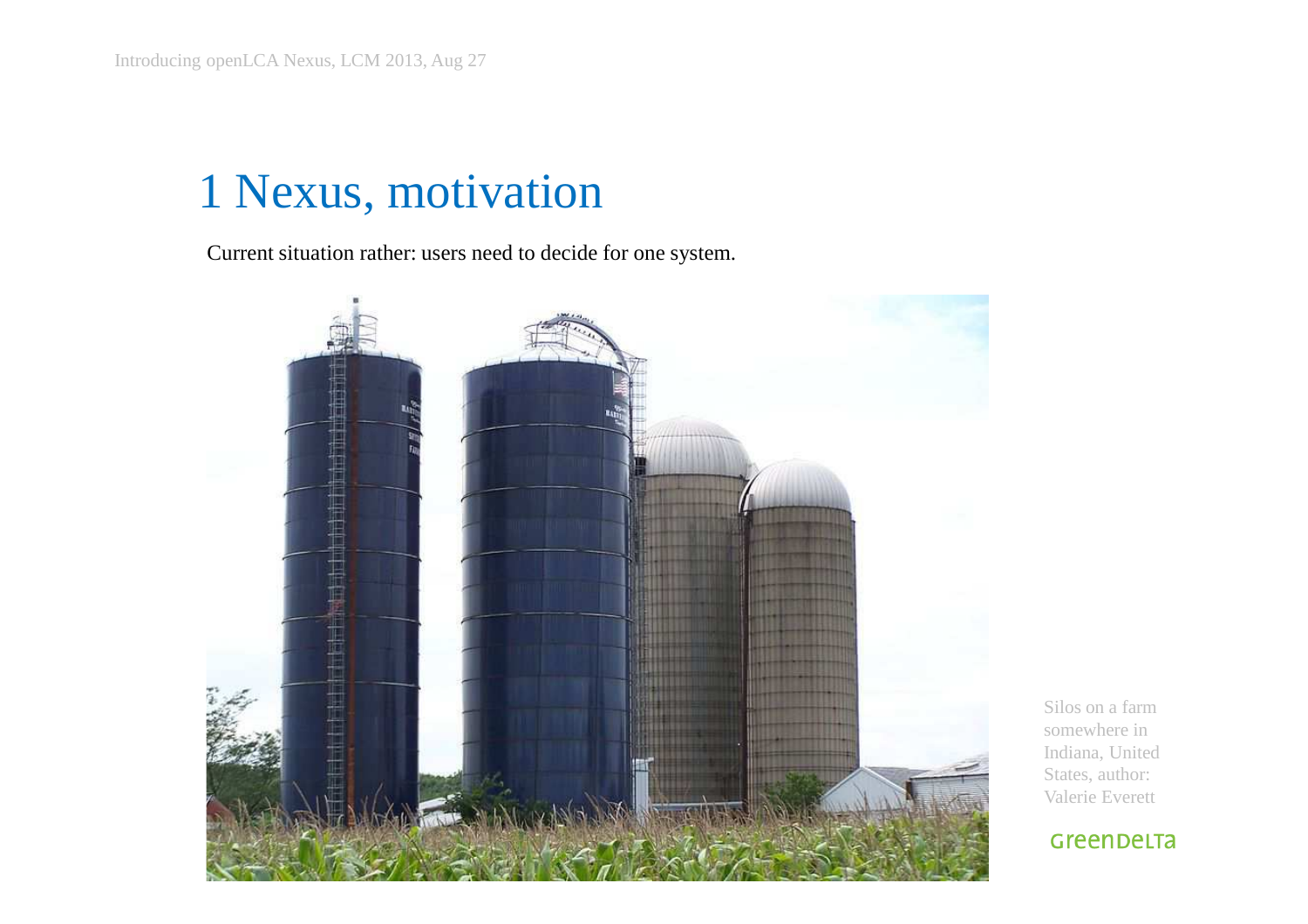Motivations for creating Nexus are to

- $\rightarrow$  increase data availability for Life Cycle studies
- $\rightarrow$  by making data available from various sources,<br>in good quality in one system and  $\Gamma$   $\Delta$ in good quality, in one system and LCA software,
- $\rightarrow$  without prescribing a certain methodological<br>annuach approach.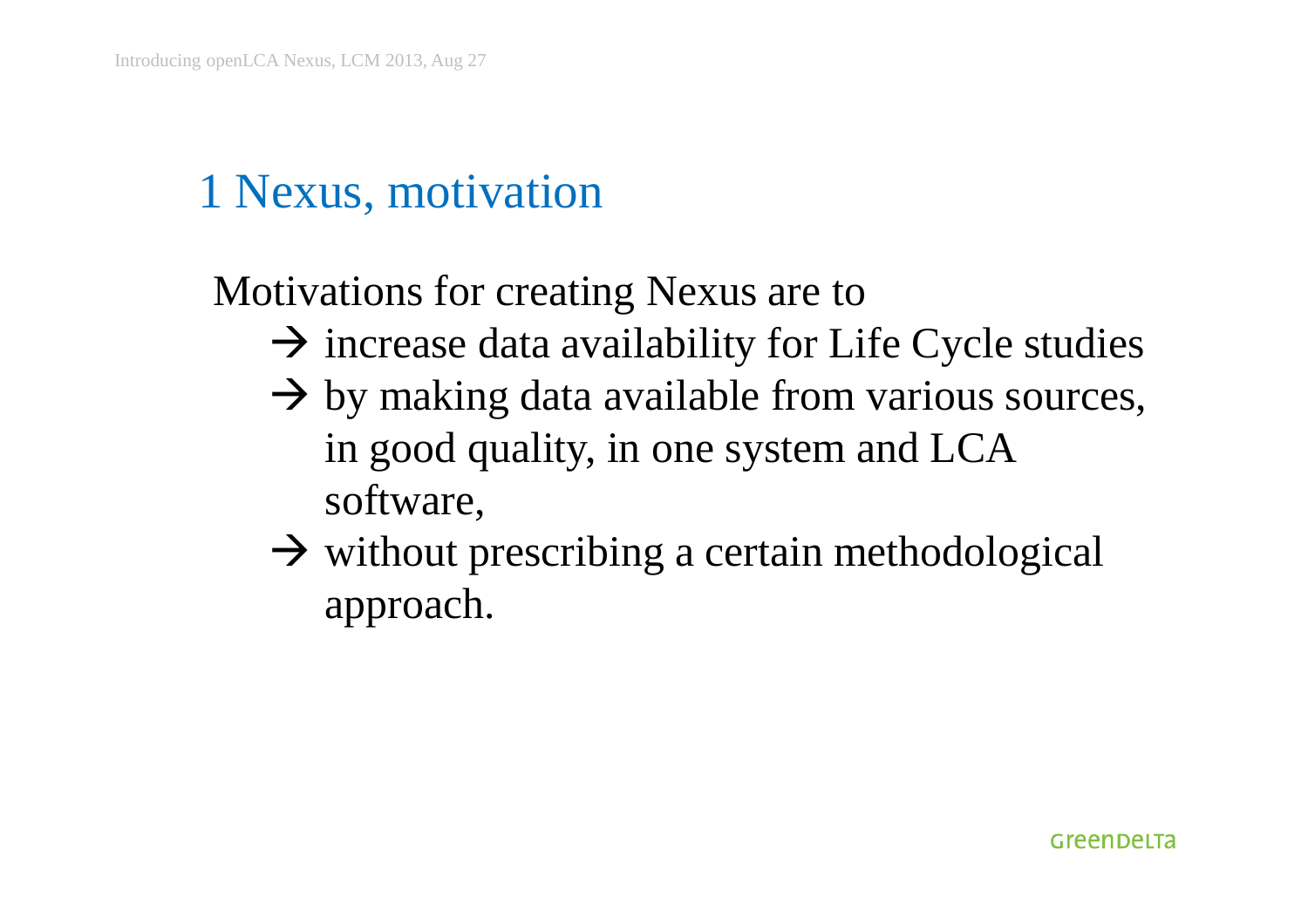

Casey Reas, Network C, 2012, custom software, variable size

#### GreenDeLTa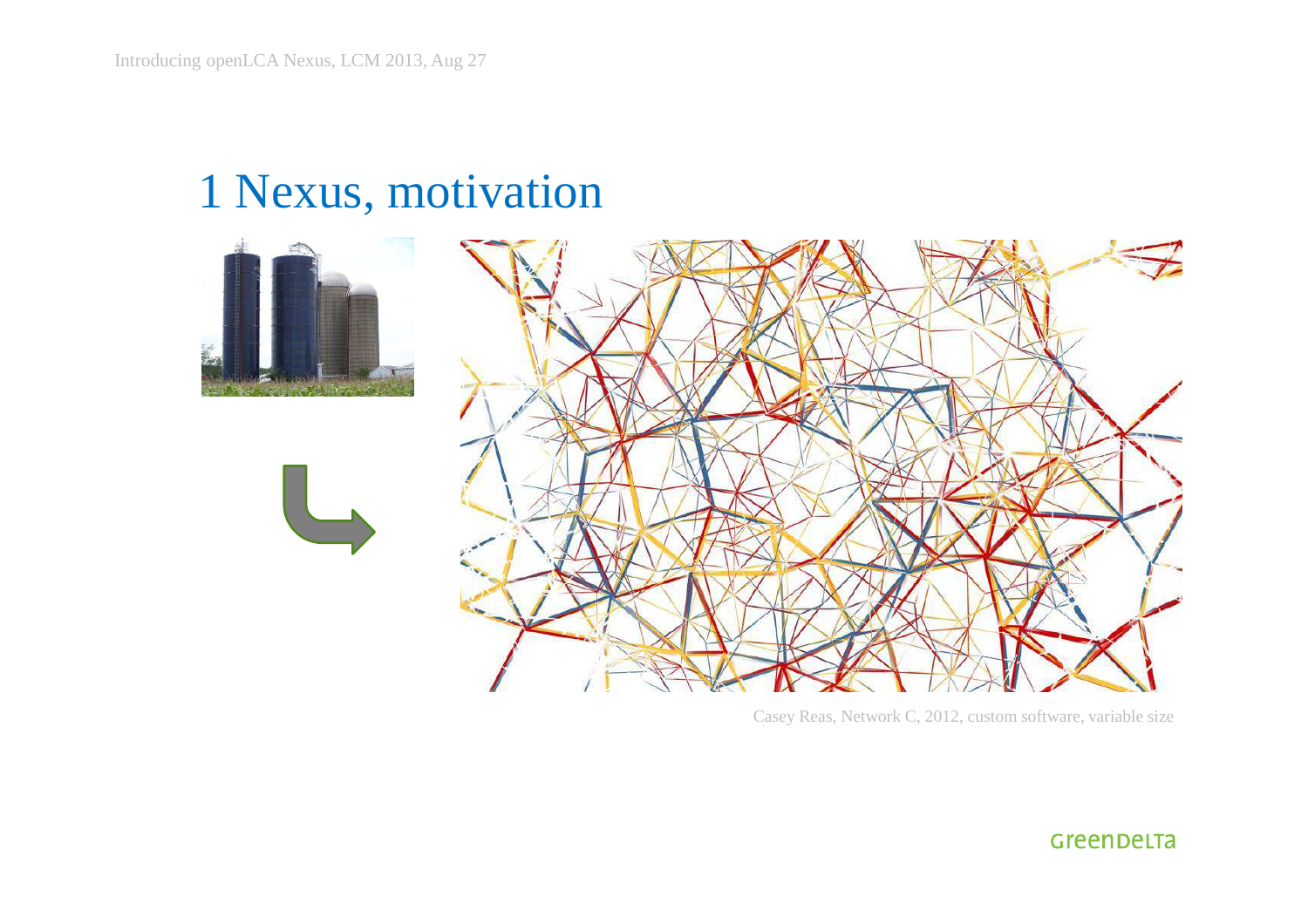## 2 Details, status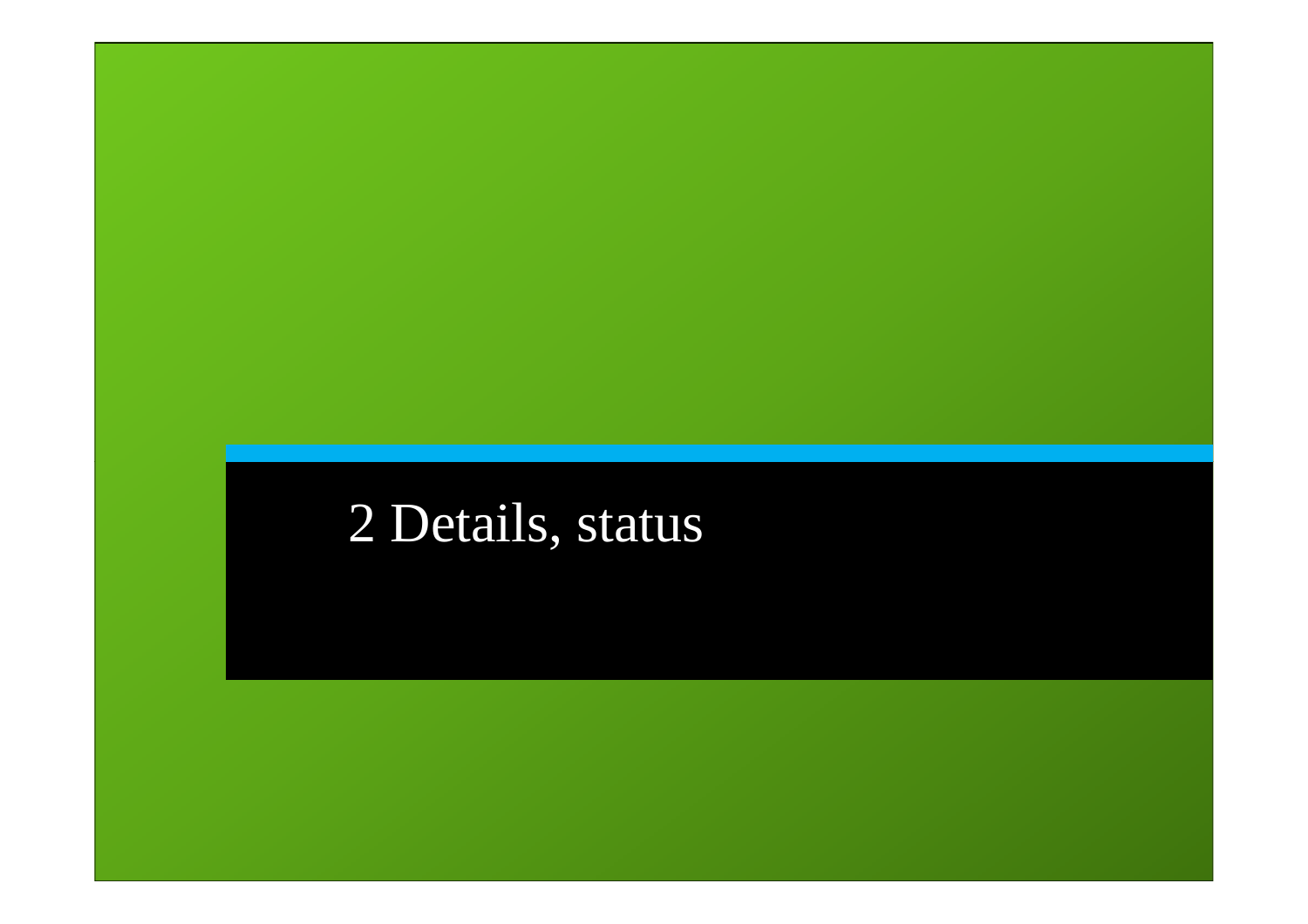#### 2 Nexus, current status

- The Nexus system has been created by GreenDelta in 2013,
- building on the idea of the UNEP/SETAC database registry.
- Differences to the Registry:
	- -Mild harmonisation of data sets
	- common flow list and common LCIA methods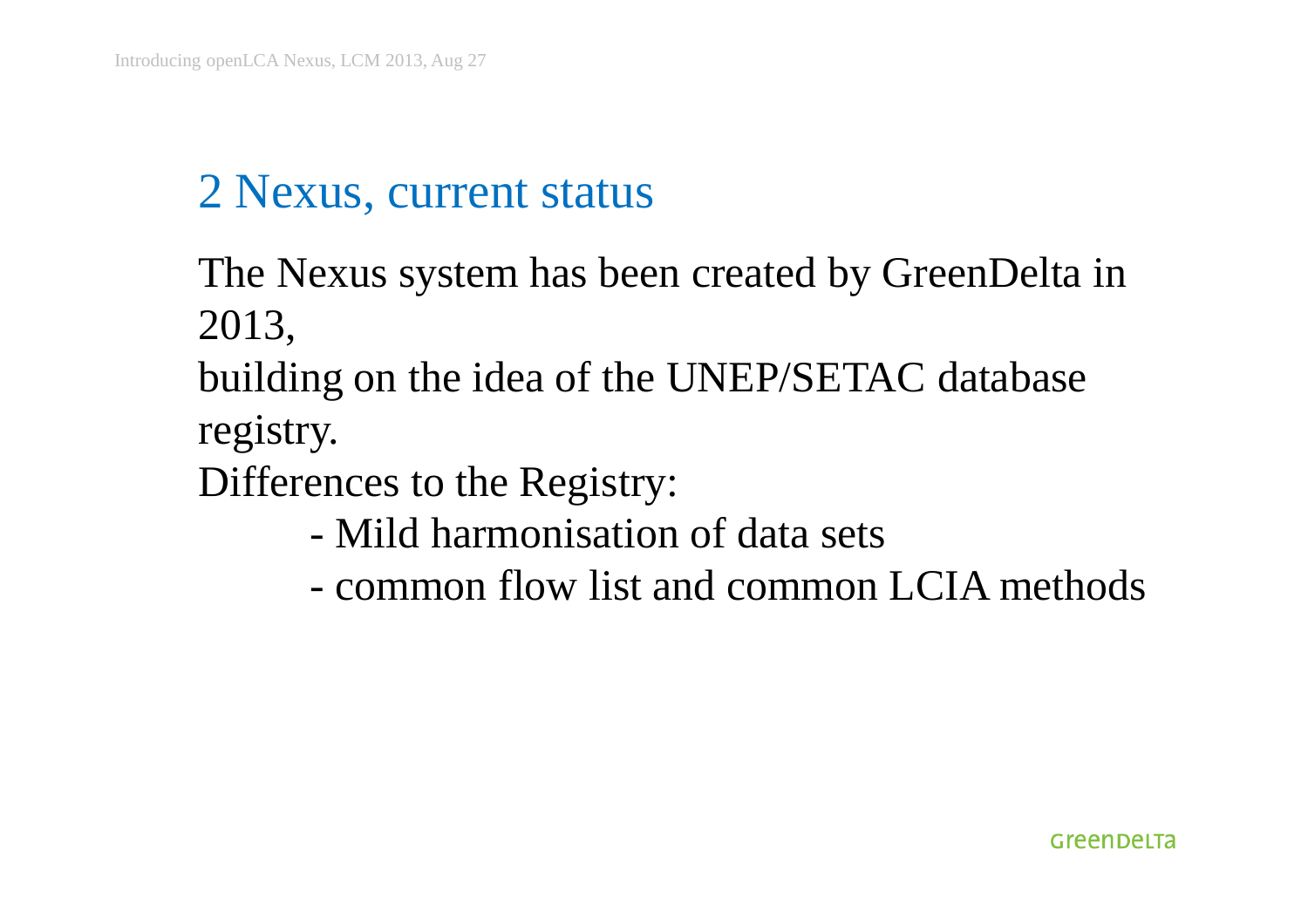#### 2 Nexus, current status

The Nexus system consist of

- • a website where users can search for, find, and download data sets
- A plugin for openLCA (open source, free LCA software) to import Nexus data
- A security mechanism to prevent free distribution of data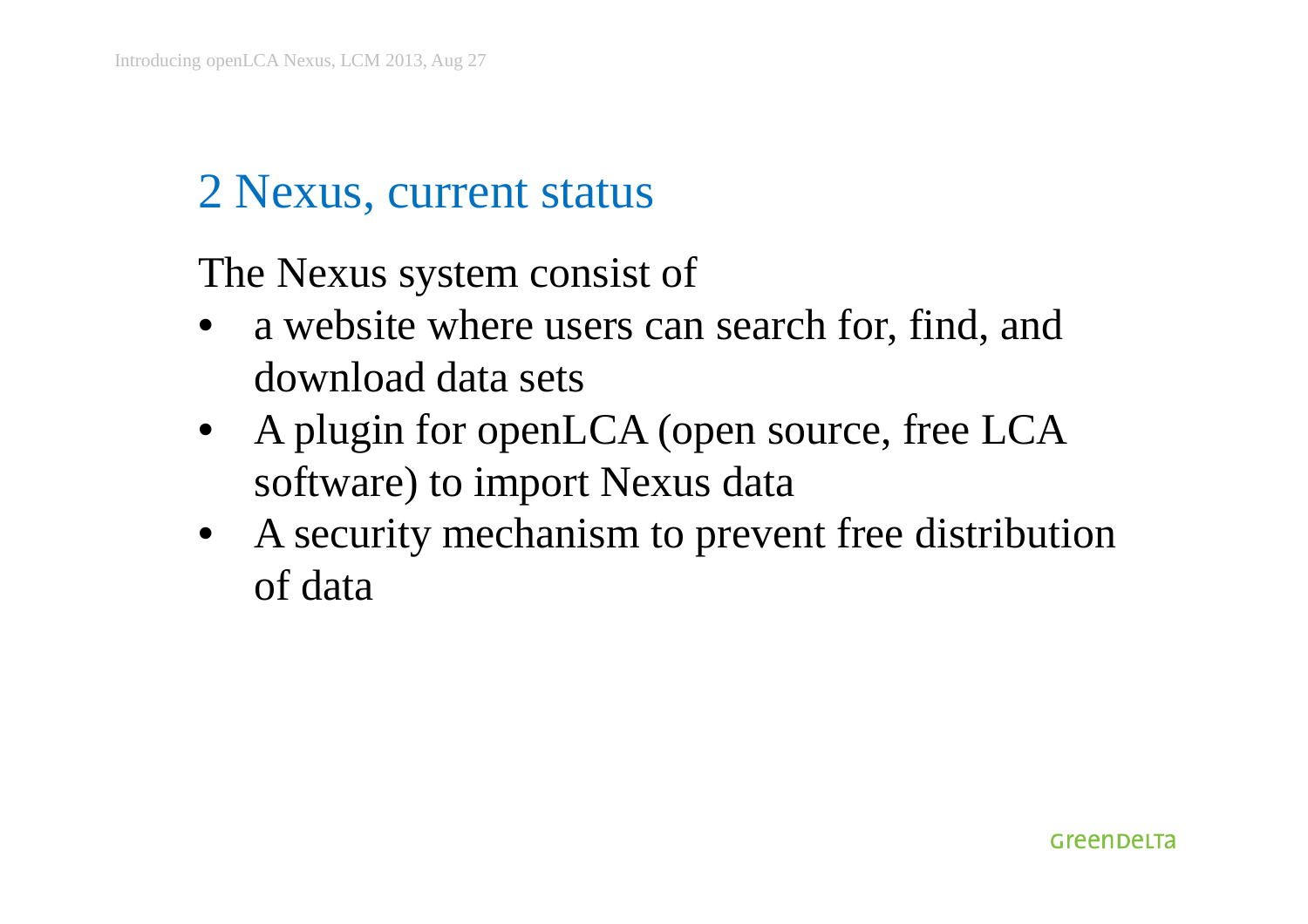#### 2 Nexus, website

#### https://nexus.openlca.org/



Firefox **v** 

Eile Edit View History Bookmarks Tools Help LCB openLCA Nexus: The source for LCA dat... | +

A https://nexus.openica.org

 $\Box$   $\Box$   $\Box$ 

 $P$  +  $R$   $R$  +  $e$ 

 $\mathbf{Q} = \mathbf{C} \mathbf{R} \cdot \mathbf{Google}$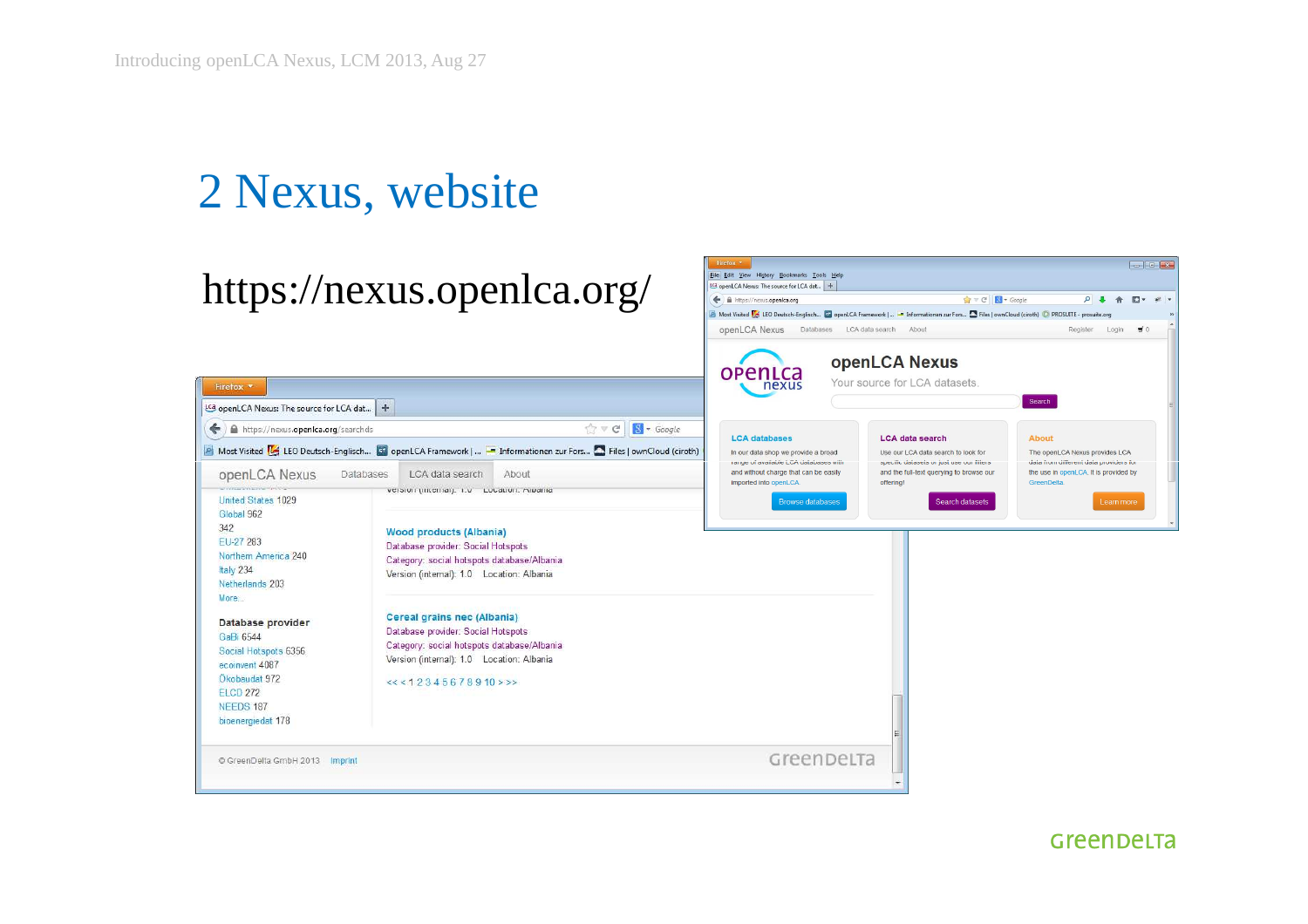#### 2 Nexus website

The website contains currently 18,500 data sets from these databases:

#### Database provider

GaBi 6544 Social Hotspots 6356 ecoinvent 4087 Ökobaudat 972 FLCD 272 NFFDS 187 bioenergiedat 178

Some free and some "for purchase"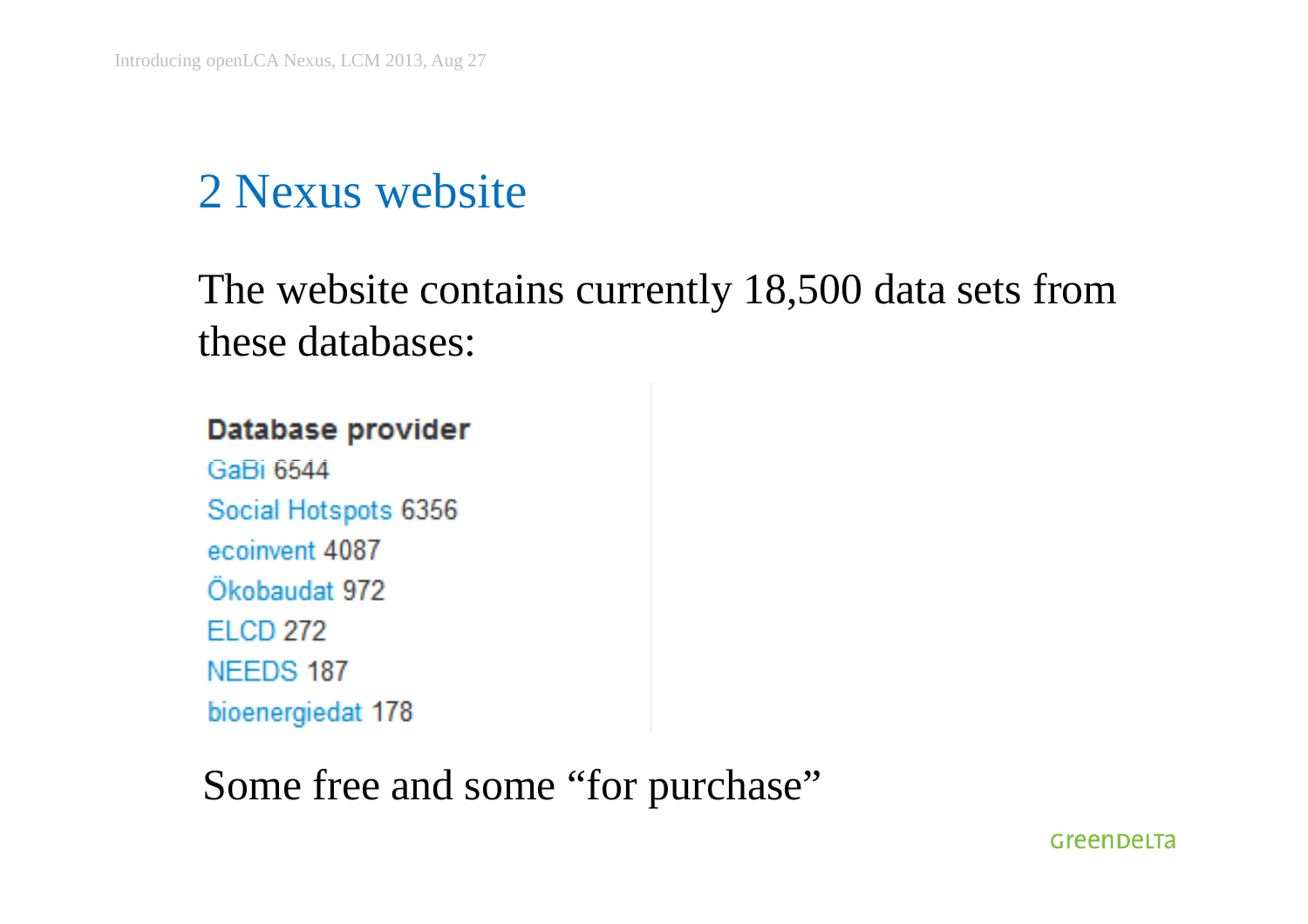#### 2 Nexus website

Users register on the website and can then download;"for purchase" data needs to be ordered (webshopsystem)



ecoinvent v2.2 unit multiuser additional license

GreenDeLTa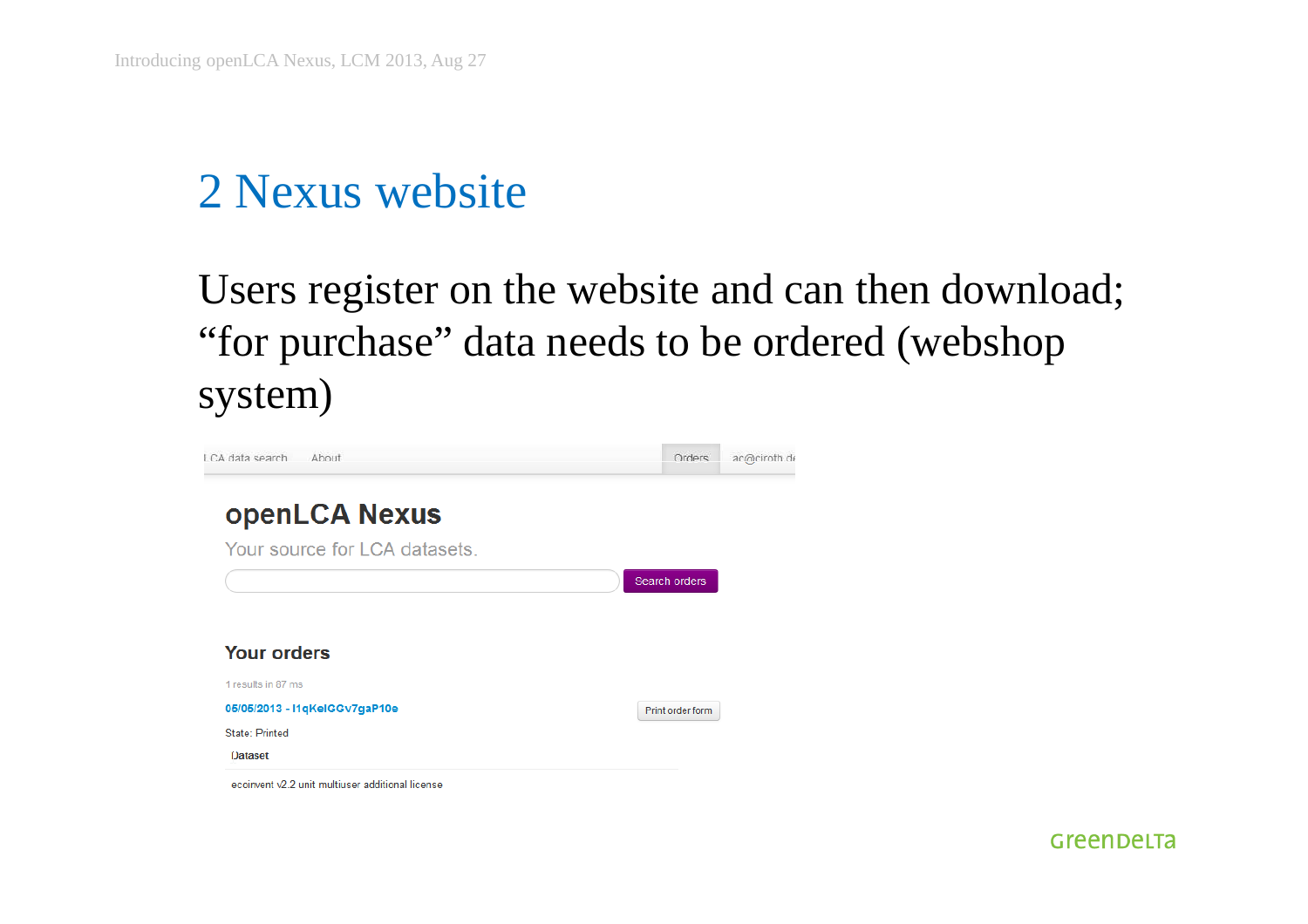#### 2 Nexus, current status: LCA tool side

The Nexus website works together with openLCA;openLCA (free, professional open source software for LCA, www.openlca.org) provides a "Nexus plugin" that allows import of data from Nexus



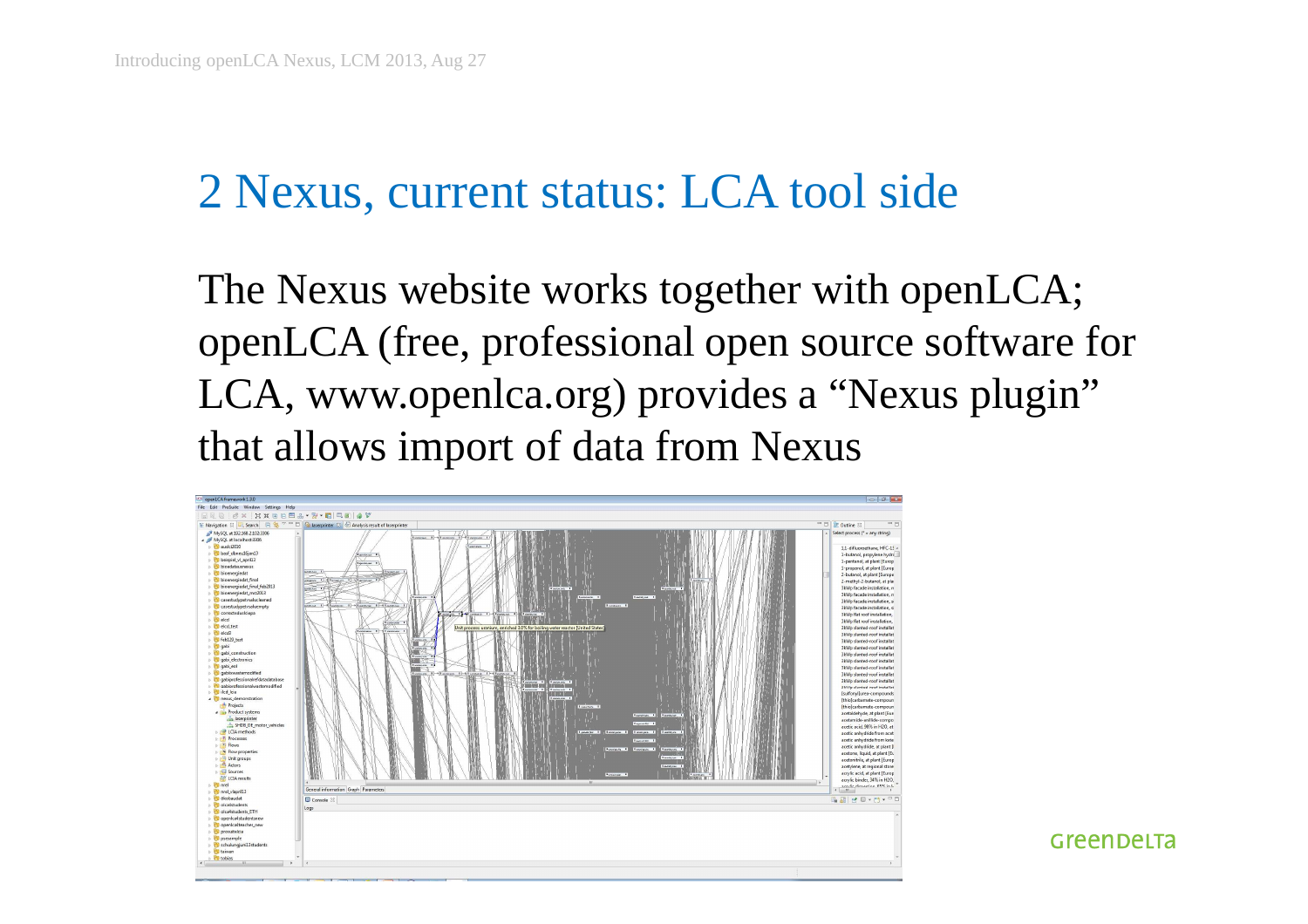#### 2 Nexus plugin for openLCA

Required for for importing nexus packs in openLCA(freely available).

| Lca Import                                                                                                                                                                     | $\Box$ |
|--------------------------------------------------------------------------------------------------------------------------------------------------------------------------------|--------|
| <b>Select</b><br>Imports processes delivered via Nexus file into database                                                                                                      |        |
| Select an import source:                                                                                                                                                       |        |
| type filter text                                                                                                                                                               |        |
| $\blacktriangle$ File Import<br>EcoSpold 1<br>۱x۱<br>EcoSpold 2<br>۱x۱<br><b>ILCD</b><br>LCa Import Nexus pack file<br>ILCD Network Import<br><b>ILCD Network Import</b><br>69 |        |
| Next ><br>Finish<br>< Back                                                                                                                                                     | Cancel |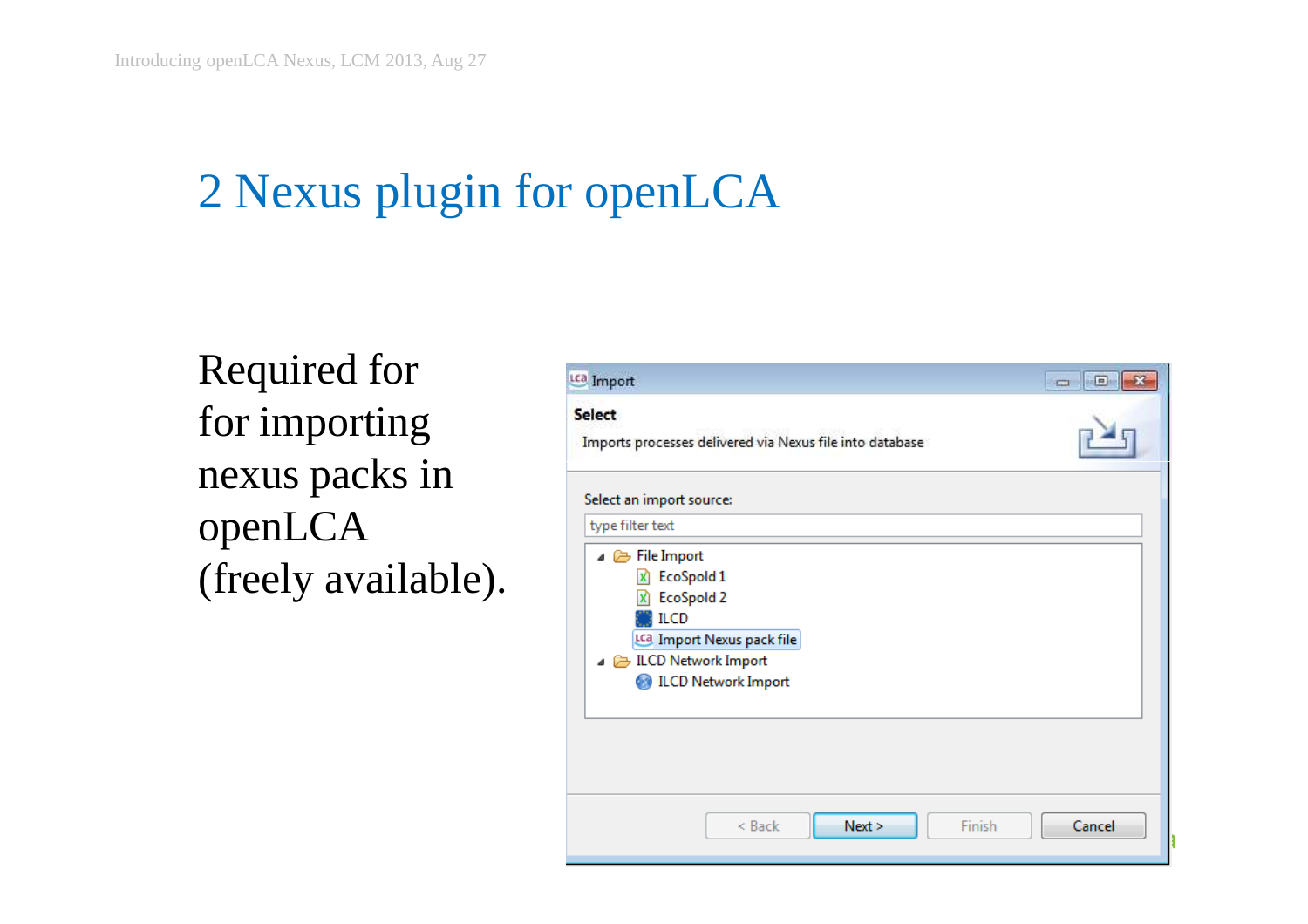### 2 Nexus plugin for openLCA

For importing nexus packs in openLCA.

| LCa Import Nexus Pack                                     |                                                |                                                  |
|-----------------------------------------------------------|------------------------------------------------|--------------------------------------------------|
| Select import files                                       | Please select the files to import into openLCA |                                                  |
| From directory:                                           | C:\Users\ac\Downloads                          | Choose directory                                 |
| >nDetails.do_files<br>.1_bin<br>$E$ _setup<br>E(1,1)<br>∢ | ▲<br>٠<br>m.<br>Þ<br>∢                         | ecoinvent v2 2 unit multiuser addition<br>Ш<br>۱ |
|                                                           | < Back<br>Next                                 | Finish<br>Cancel                                 |

GreenbelTa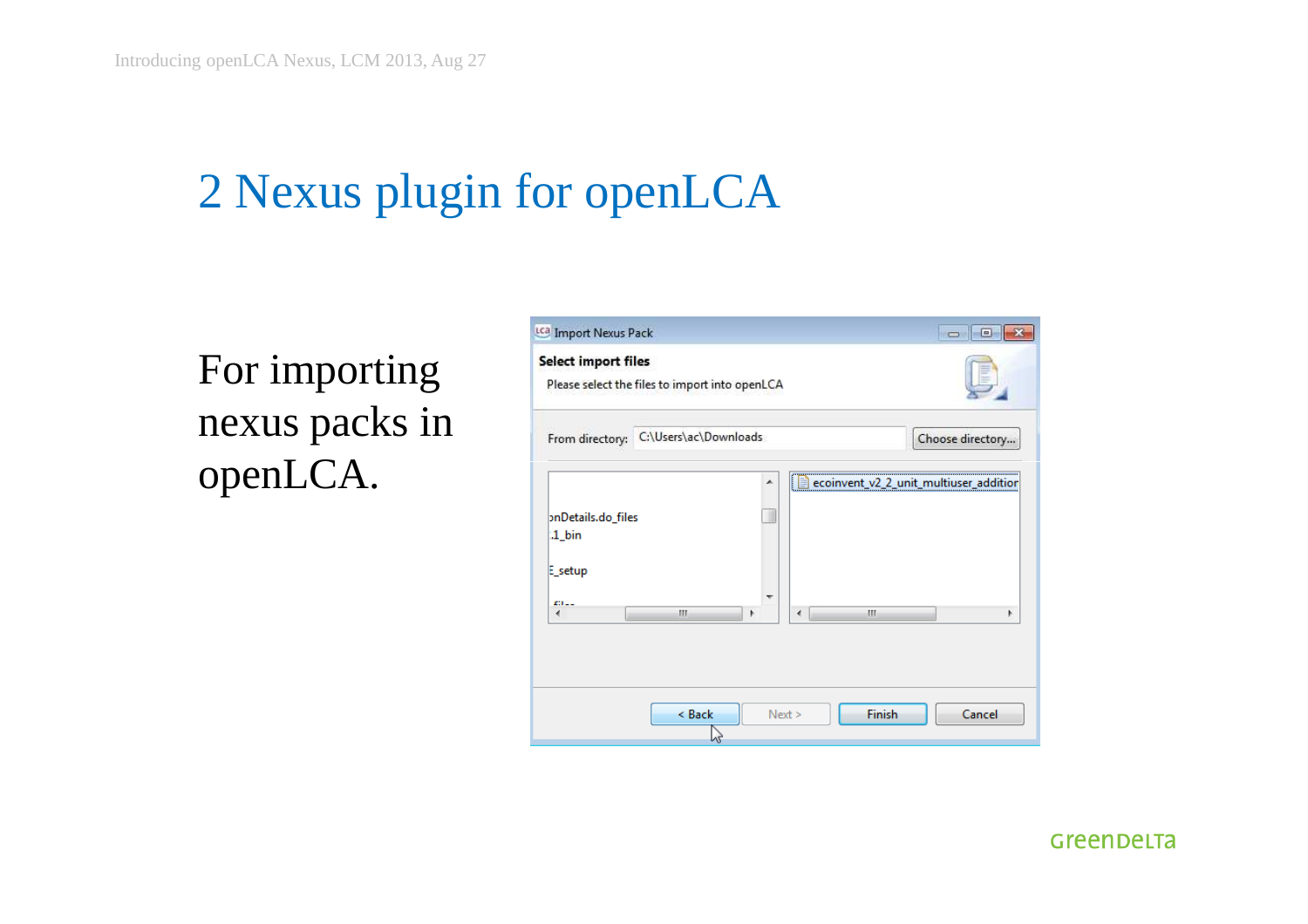### 2 Nexus plugin for openLCA

"For purchase" Packs require that you enter the user and pass that you used for the nexus website

- $\Rightarrow$  Security measure,<br> $\Rightarrow$  Prevents broad div
- $\rightarrow$  Prevents broad distribution

| LCa Enter Nexus User name and Password               |  |  |  |  |  |
|------------------------------------------------------|--|--|--|--|--|
| To access your new data please authenticate yourself |  |  |  |  |  |
| User name:                                           |  |  |  |  |  |
| Password:                                            |  |  |  |  |  |
| OK<br>Cancel<br><b>Reset All</b>                     |  |  |  |  |  |
|                                                      |  |  |  |  |  |
| LCa Enter Nexus User name and Password<br>59         |  |  |  |  |  |
| To access your new data please authenticate yourself |  |  |  |  |  |
| User name: ac@ciroth.de                              |  |  |  |  |  |
| Password:                                            |  |  |  |  |  |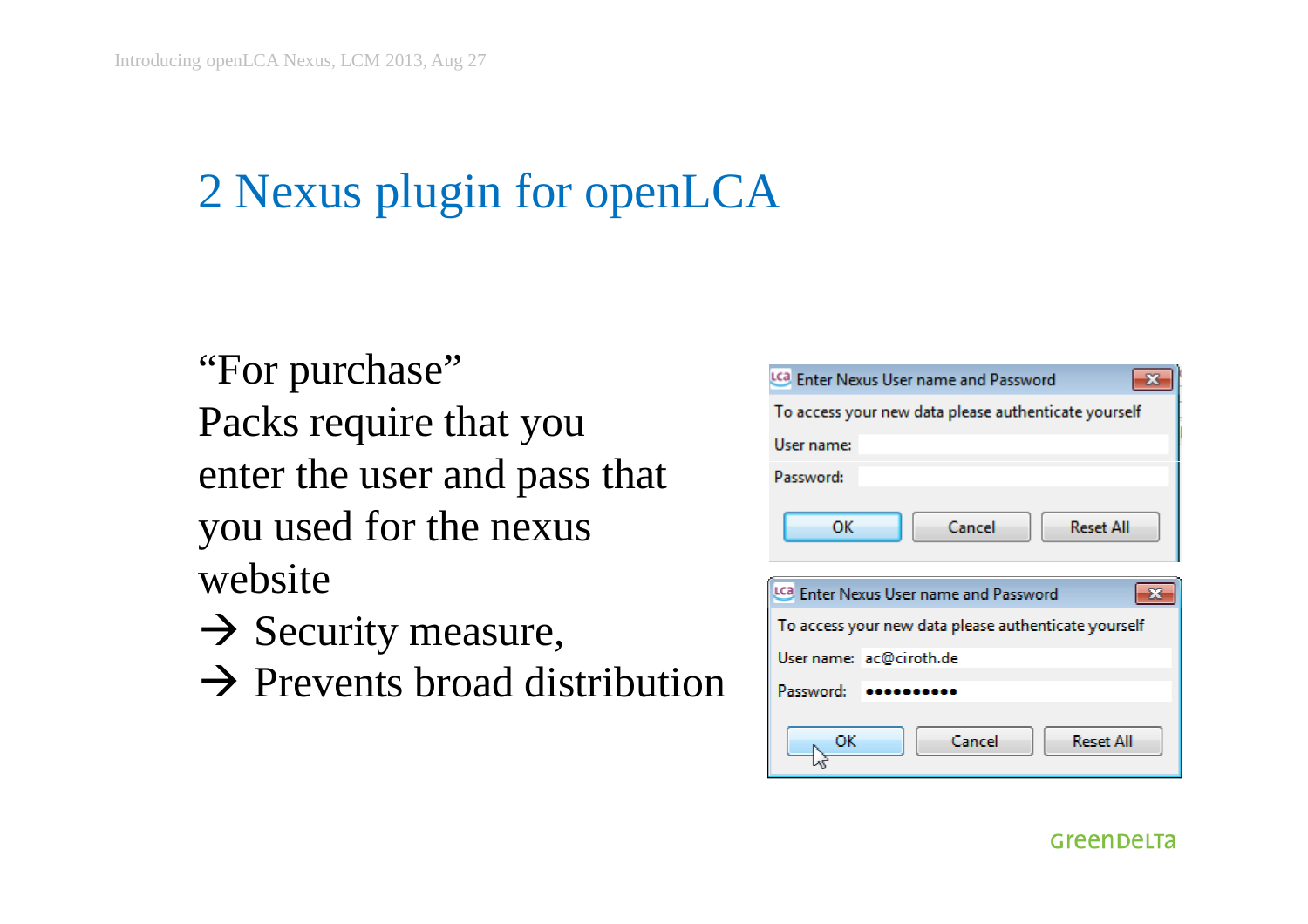# 3 Details, LCA data modeling andharmonisation in Nexus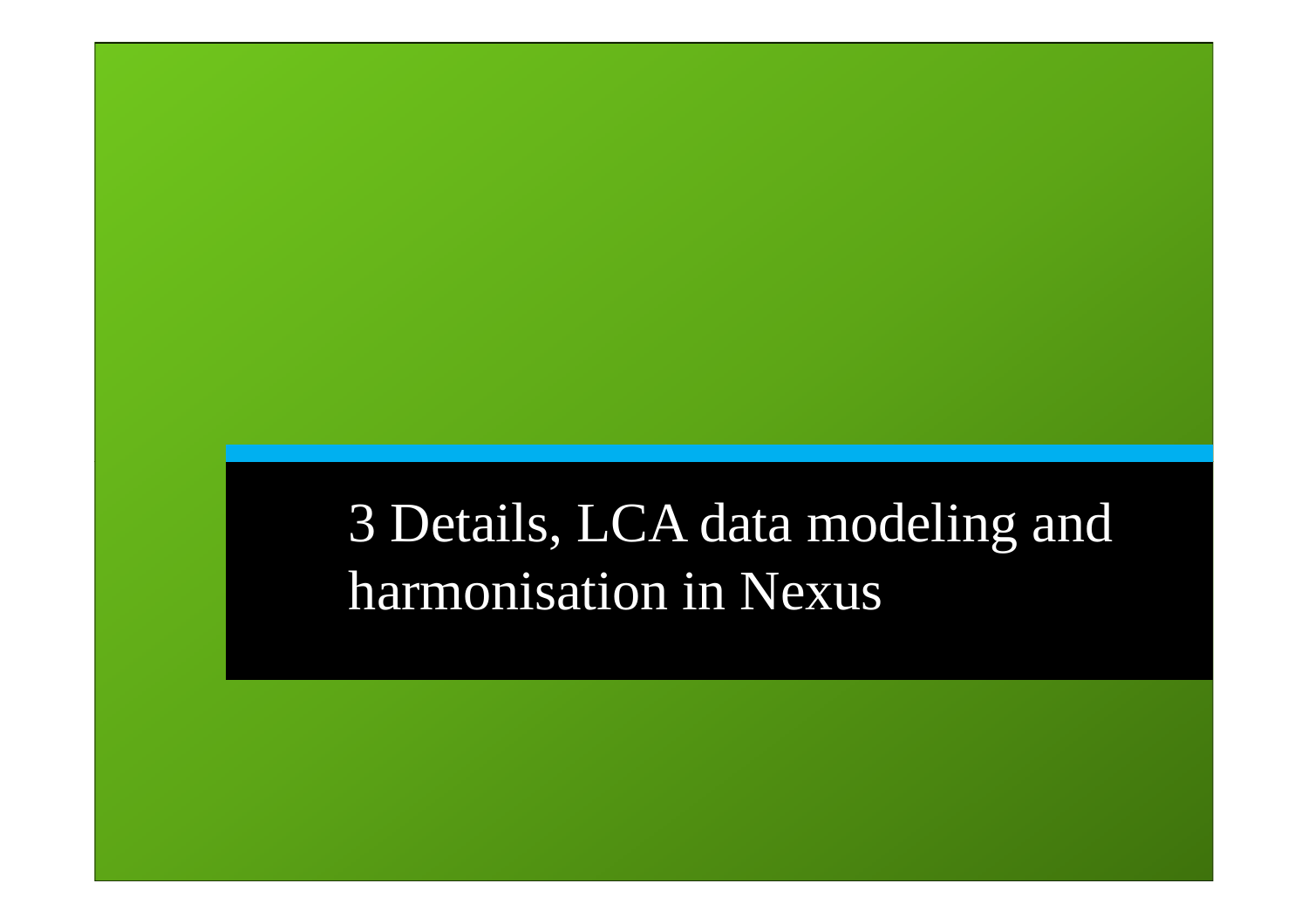#### 3 LCA data modeling for Nexus

Recall: One aim of Nexus is that ,,various LCA data from various sources can be […] better combined in one case study and model"

 $\rightarrow$  one comprehensive list of<br>\* compartments

\* compartments

\* elementary flows

\* units

\* locations

 $\rightarrow$  when importing Nexus data from a given data<br>source, then these elements are manned to the Ne source, then these elements are mapped to the Nexuslists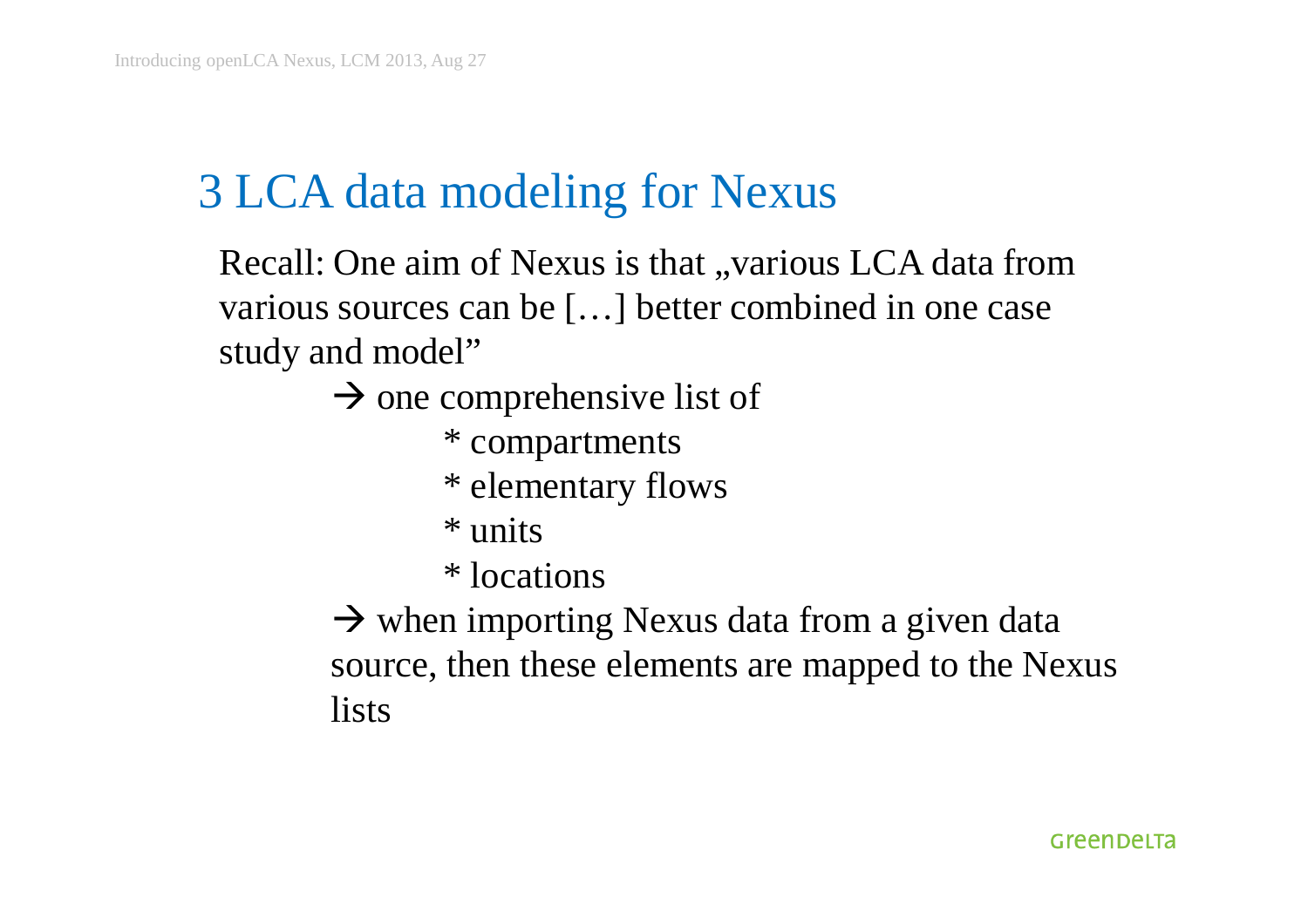#### Example: Elementary flows in openLCA Nexus



\* Total # of elementary flows in reference list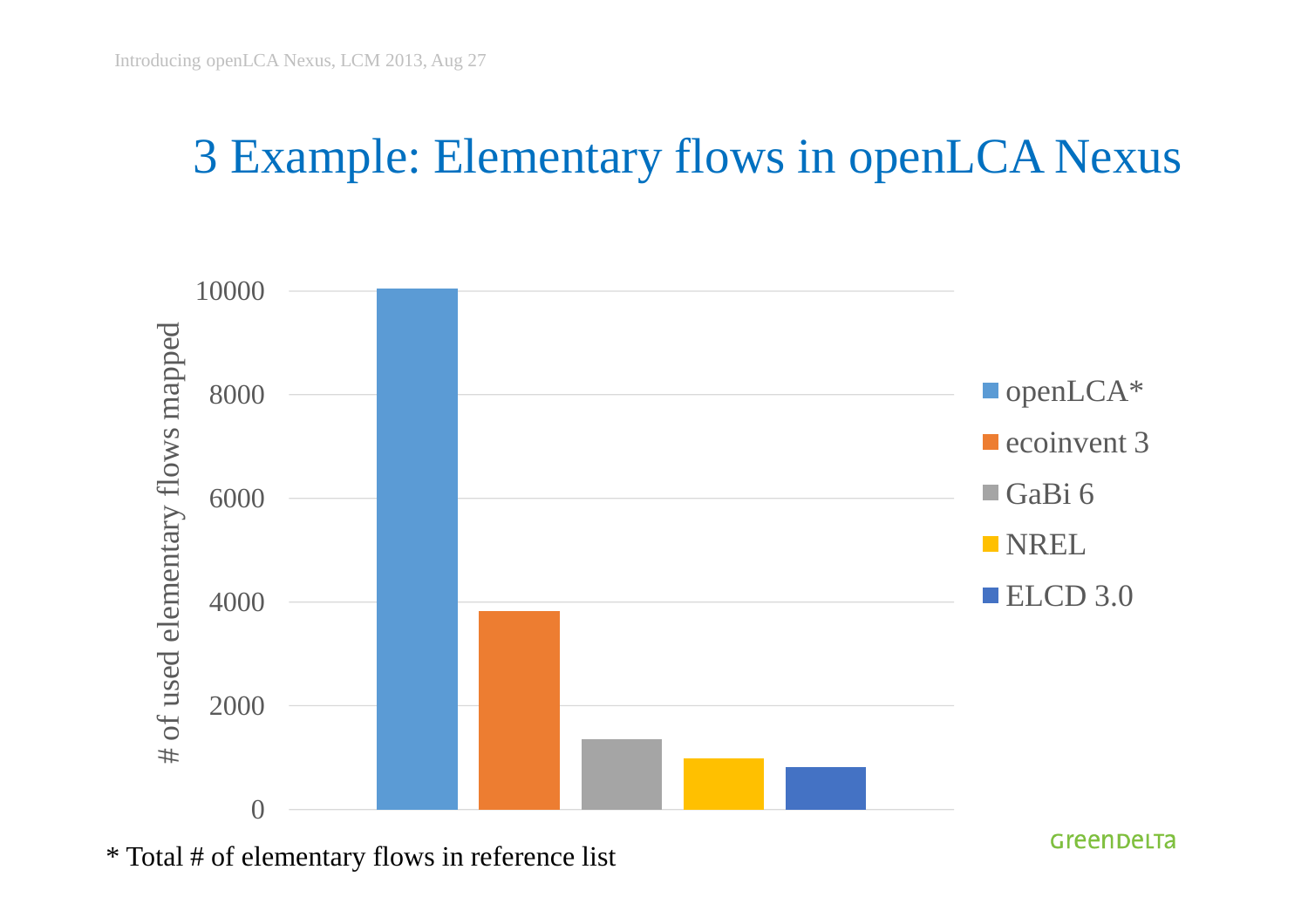#### 3 Data harmonisation, LCI

- **4** Elementary flows ⊿ p<sup>o</sup> air  $\triangleright$   $\Box$  high population density > B lower stratosphere + upper troposphere  $\triangleright$   $\Box$  low population density **DEP** low population density, long-term  $\triangleright$   $\blacksquare$  unspecified  $\triangle$   $\blacksquare$  resource  $\triangleright$   $\blacksquare$  biotic  $\triangleright$   $\blacksquare$  in air  $\triangleright$   $\blacksquare$  in ground  $\triangleright$   $\blacksquare$  in water  $\triangleright$   $\blacksquare$  land  $\triangleright$   $\blacksquare$  unspecified  $\triangle$   $\mathbb{E}$  soil  $\triangleright$   $\mathbb{F}$  agricultural  $\triangleright$   $\blacksquare$  forestry  $\triangleright$   $\blacksquare$  industrial  $\triangleright$   $\mathbb{E}$  unspecified  $\triangle$   $\blacksquare$  water  $\triangleright$   $\blacksquare$  fossil- $\triangleright$   $\mathbb{F}$  fresh water **DE** fresh water, long-term  $\triangleright$   $\mathbb{E}$  ground water  $\triangleright$   $\mathbb{E}$  ground water, long-term  $\triangleright$   $\mathbb{E}$  lake D B ocean  $\triangleright$   $\mathbb{E}$  river  $\triangleright$   $\mathbb{E}$  river, long-term  $\triangleright$   $\mathbb{E}$  surface water
	- $\triangleright$   $\blacksquare$  unspecified

#### Mappings:

- -Compartments
- Flows:
	- Name
	- CAS
	- Formula
- Units  $\rightarrow$  Conversion factors
- - Location
	- $\rightarrow$  Location reference list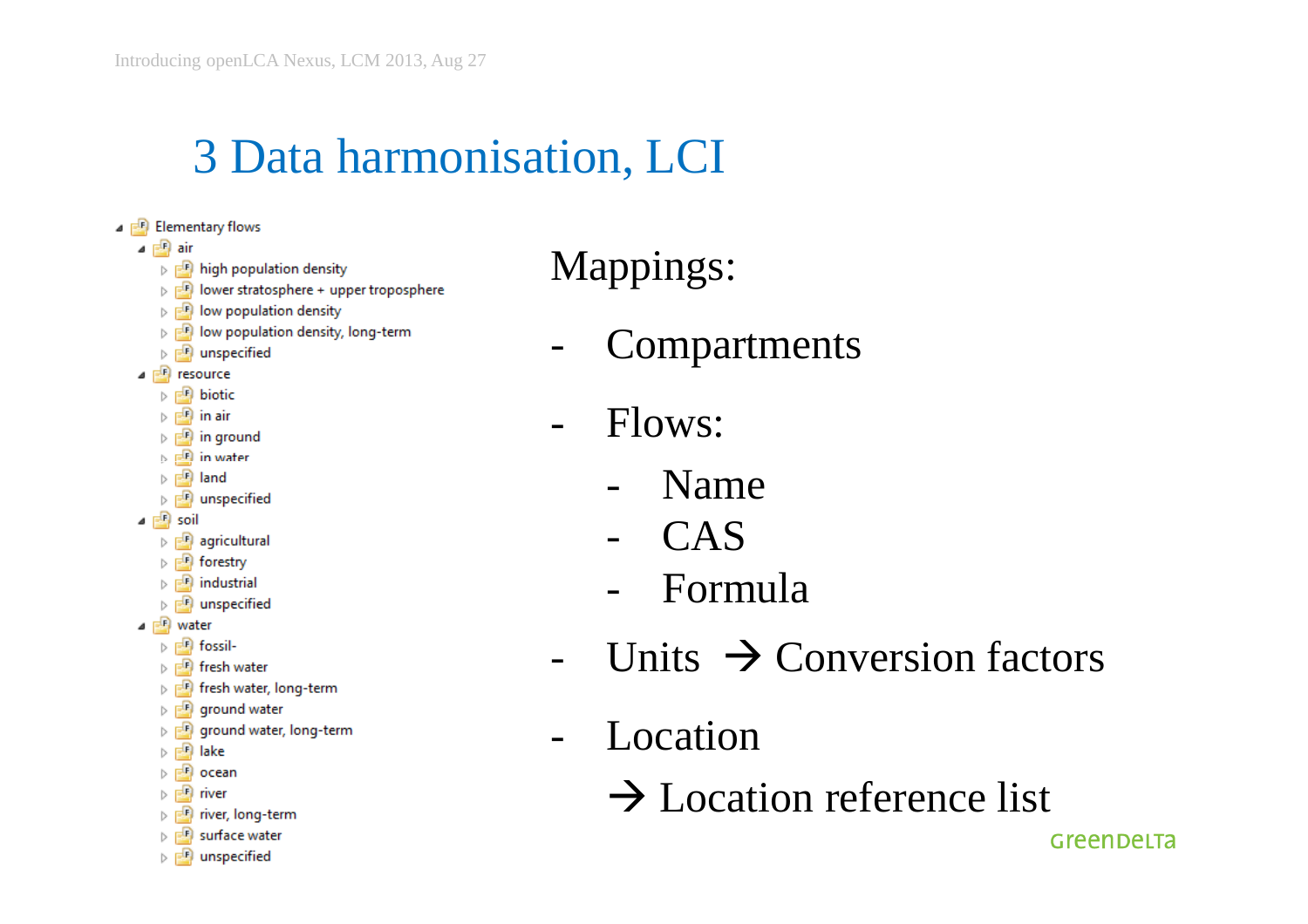# 3 Data harmonisation, LCI

## Refactoring of data sets

#### e.g. GaBi data sets

- -Radioactive wastes  $\rightarrow$  elementary flows<br>Some product flows remodeled to waste
- -Some product flows remodeled to waste flows
- Cargo only as output in transport processes

#### $\blacktriangleright$  Outputs

| Flow                                                            | Category                            | Flow property |    | Unit Resulting amount Uncertainty / |            |  |
|-----------------------------------------------------------------|-------------------------------------|---------------|----|-------------------------------------|------------|--|
| <sup><math>\phi</math></sup> Slag treatment in Slag, production | Deposited goods / Hazardous waste   | Mass          | ka | 1000.0                              | No distri  |  |
| $\left  \cdot \right $ Radioactive tailings deposited           | Deposited goods / Radioactive waste | Mass          | ka | 1.73005607883274                    | No distrib |  |
| High radioactive waste deposited                                | Deposited goods / Radioactive waste | Mass          | ka | 0.002213448475                      | No distrib |  |
| Low radioactive wastes deposited                                | Deposited goods / Radioactive waste | Mass          | ka | 0.036372246889                      | No distrib |  |
| Medium radioactive wastes deposited                             | Deposited goods / Radioactive waste | Mass          | ka | 0.018668732780                      | No distrib |  |
| Waste (deposited)                                               | Deposited goods / Stockpile goods   | Mass          | ka | 1508.56326144908                    | No distrib |  |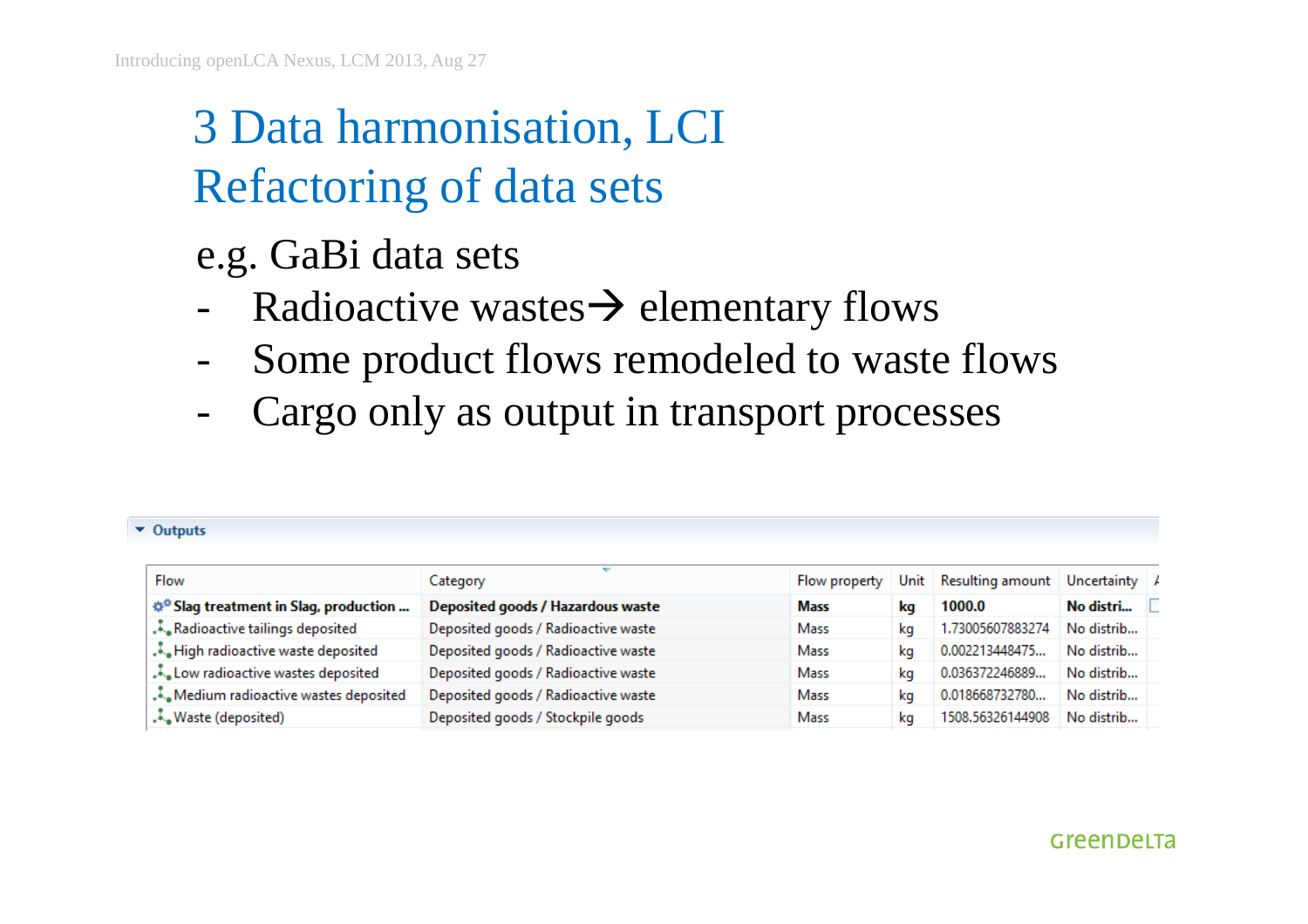#### 3 Data harmonisation, LCIA

LCIA: Characterization factors for the elementary flows in reference list

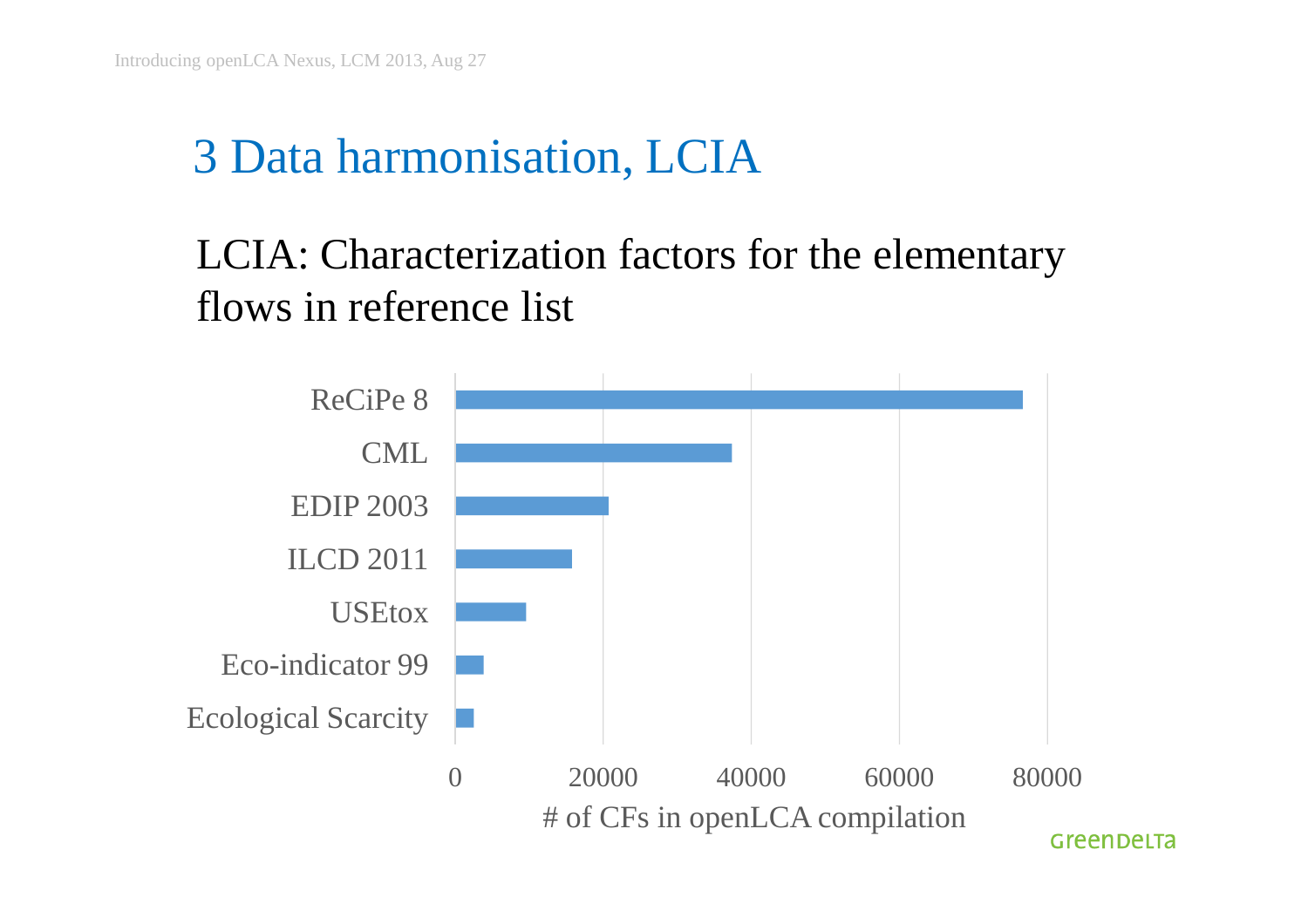# 4 Discussion, and Outlook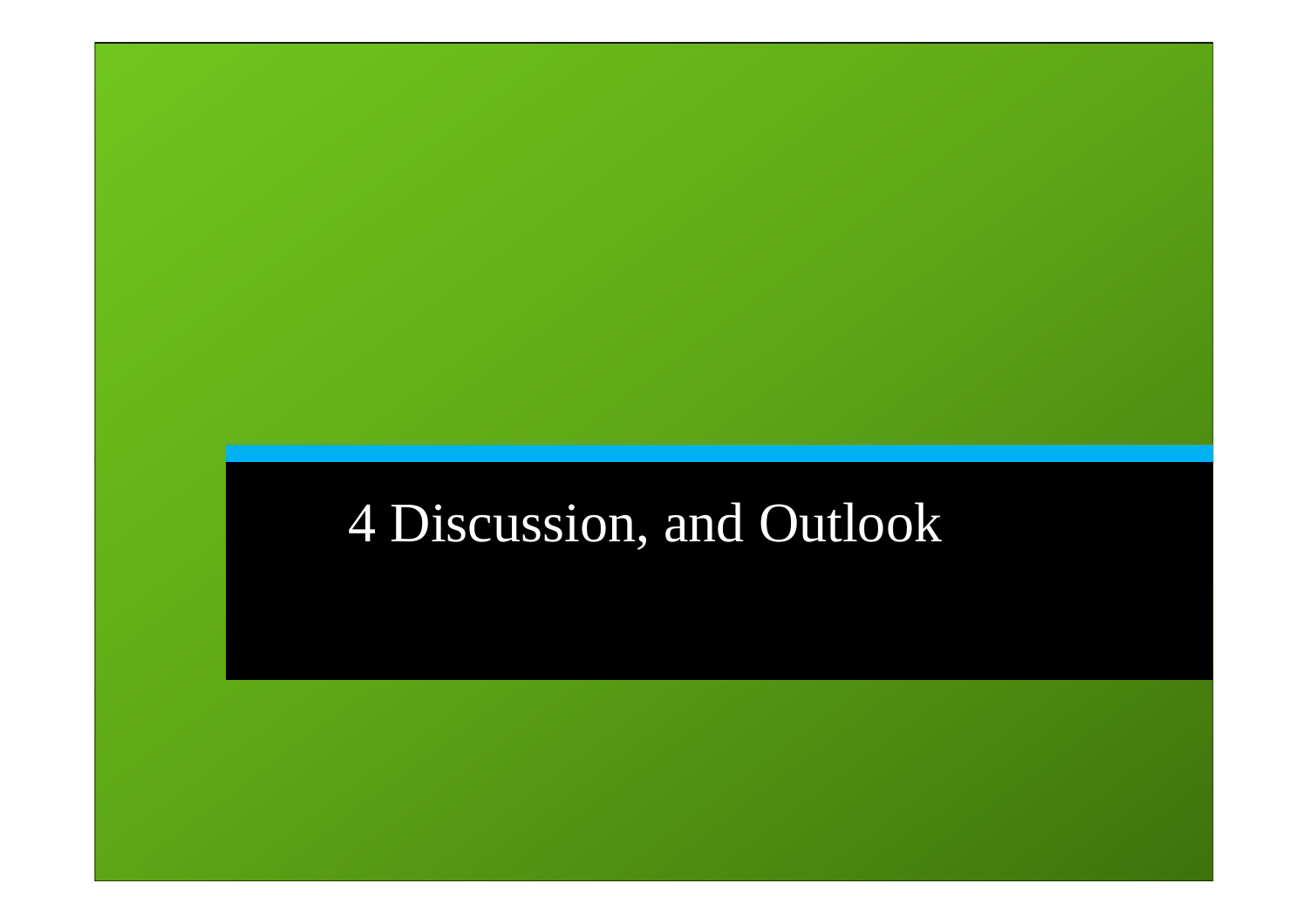#### 4 Summary & discussion

- $\bullet$ Nexus is comprehensive system to combine and link major and relevant LCA data sources worldwide, including ecoinvent and Gabi,..
- $\bullet$  …which makes these data sources available in a free, open source LCA software, openLCA
- It brings thereby more modeling freedom to users, less  $\bullet$ dependency from one data source
- $\bullet$ It covers both inventory and LCIA
- And includes a data protection system $\bullet$
- This was a major effort and step for us $\bullet$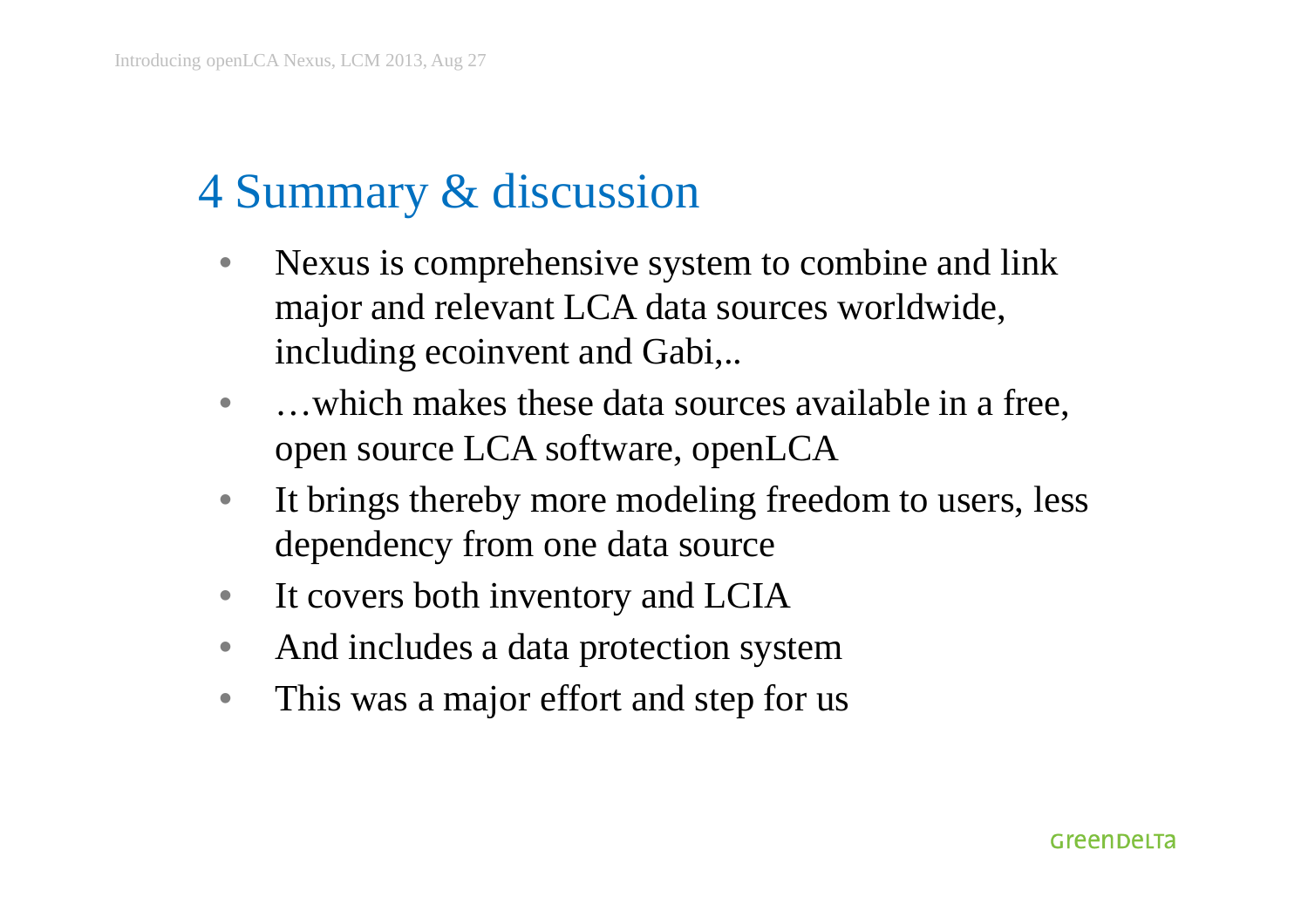#### 4 Summary & discussion

But of course we depend on you (and on users in general):

- •Please test, evaluate, give feedback
- $\bullet$ If you are a data provider (small or large):
	- we would be interested to expan<sup>d</sup> the database..
	- ..and offer a secure access to a growing number of users
- As a user, please provide also feedback on the websiteand system: is this useful, too much, do you miss anything? Thank you.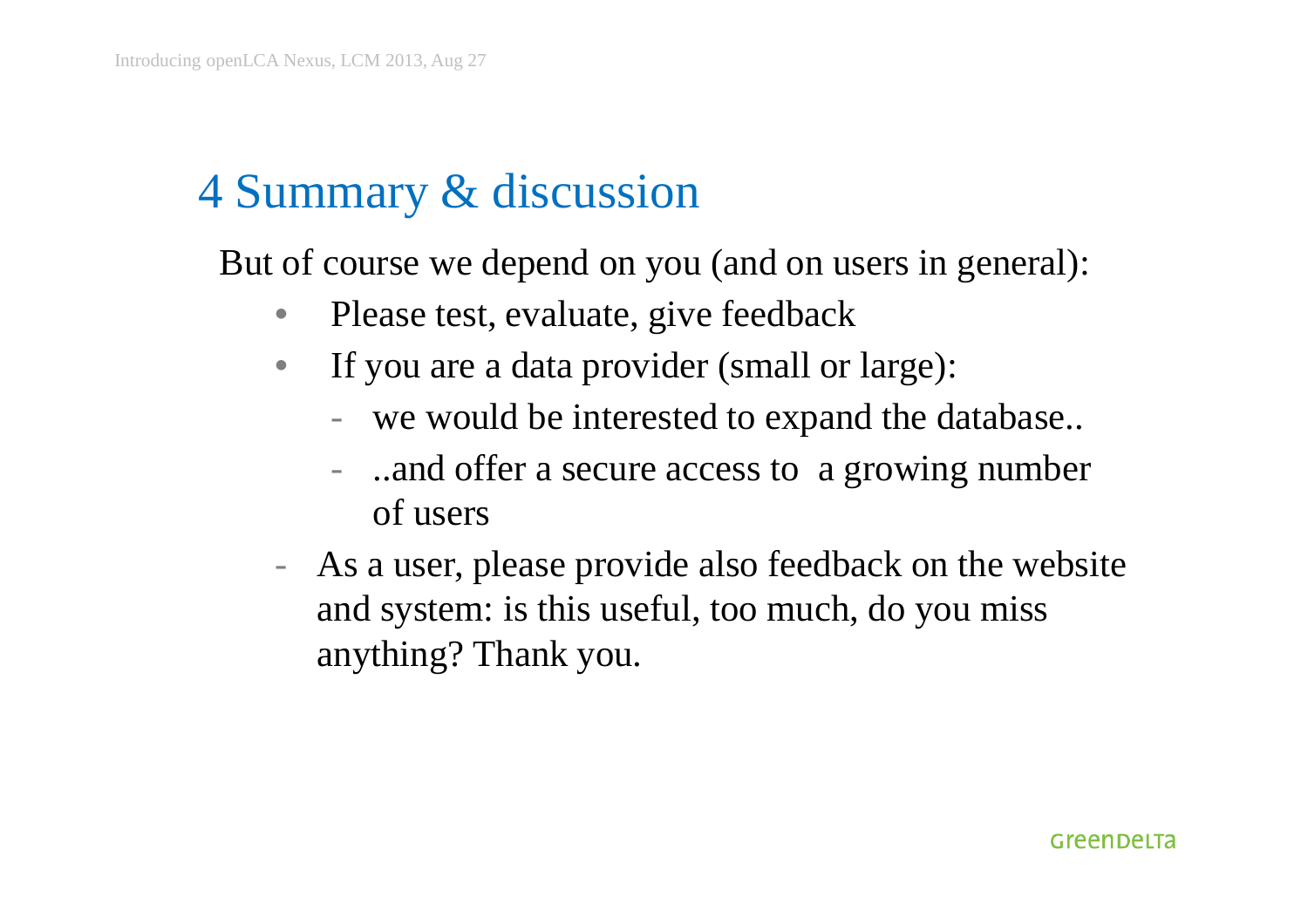#### 4 Outlook

- $\bullet$  First case studies are starting that use a combination of different data sources (e.g. Nastorg/Ciroth, incandescent light bulbs, to be presented at avnir conference 11/2013)
- $\bullet$ • LCIA methods: common elementary flow list reduces effort for method developers  $\rightarrow$  we are open for input<br>and collaboration and collaboration
- $\bullet$ • More experiences useful: how to reasonably combine system and unit processes, from different sources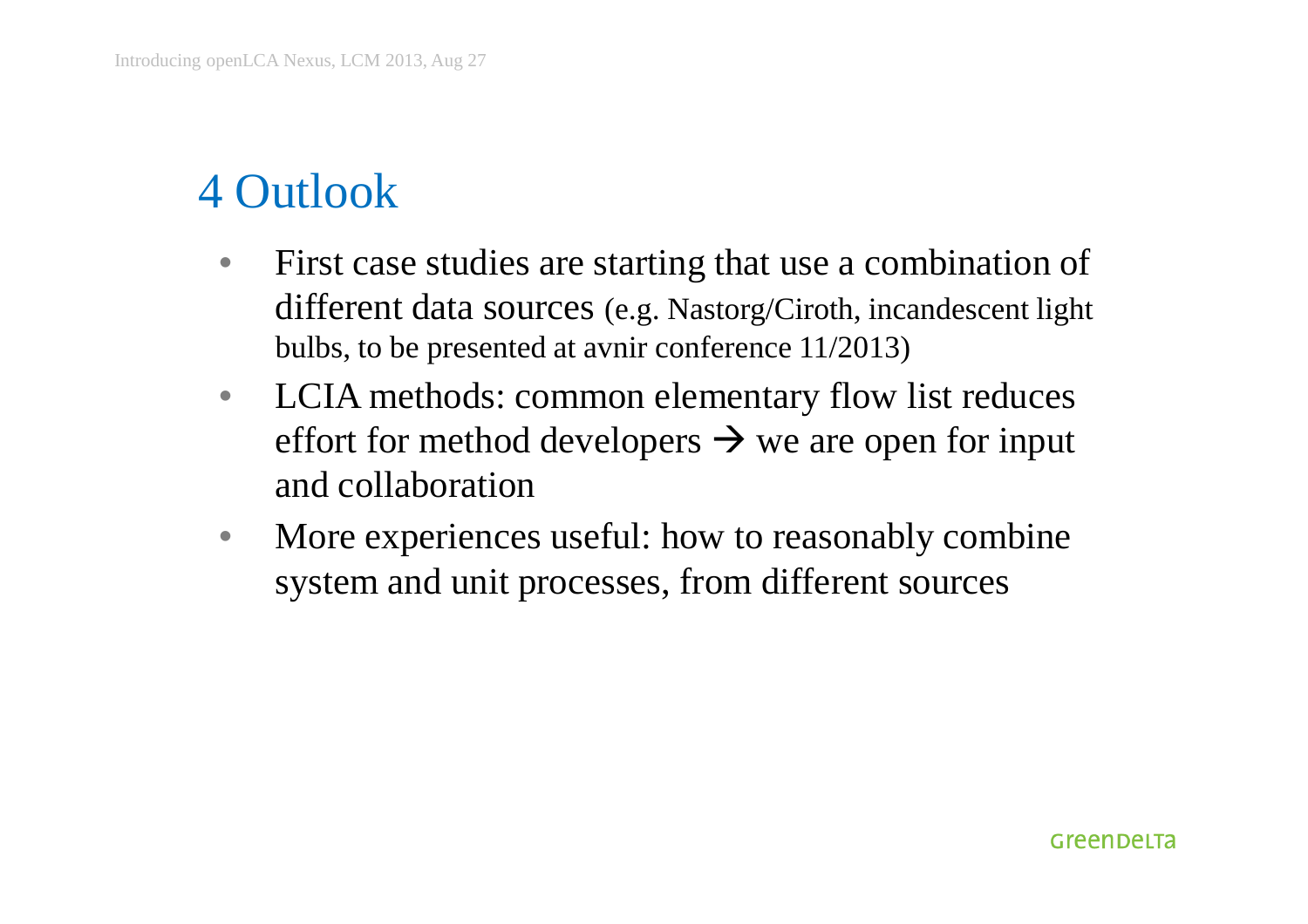### GreenbeLTa

sustainability consulting + software

#### Thankyou..

Contact: Dr. Andreas Ciroth GreenDelta GmbH Müllerstrasse 135, D-13349 Berlinciroth@greendelta.comwww.greendelta.com